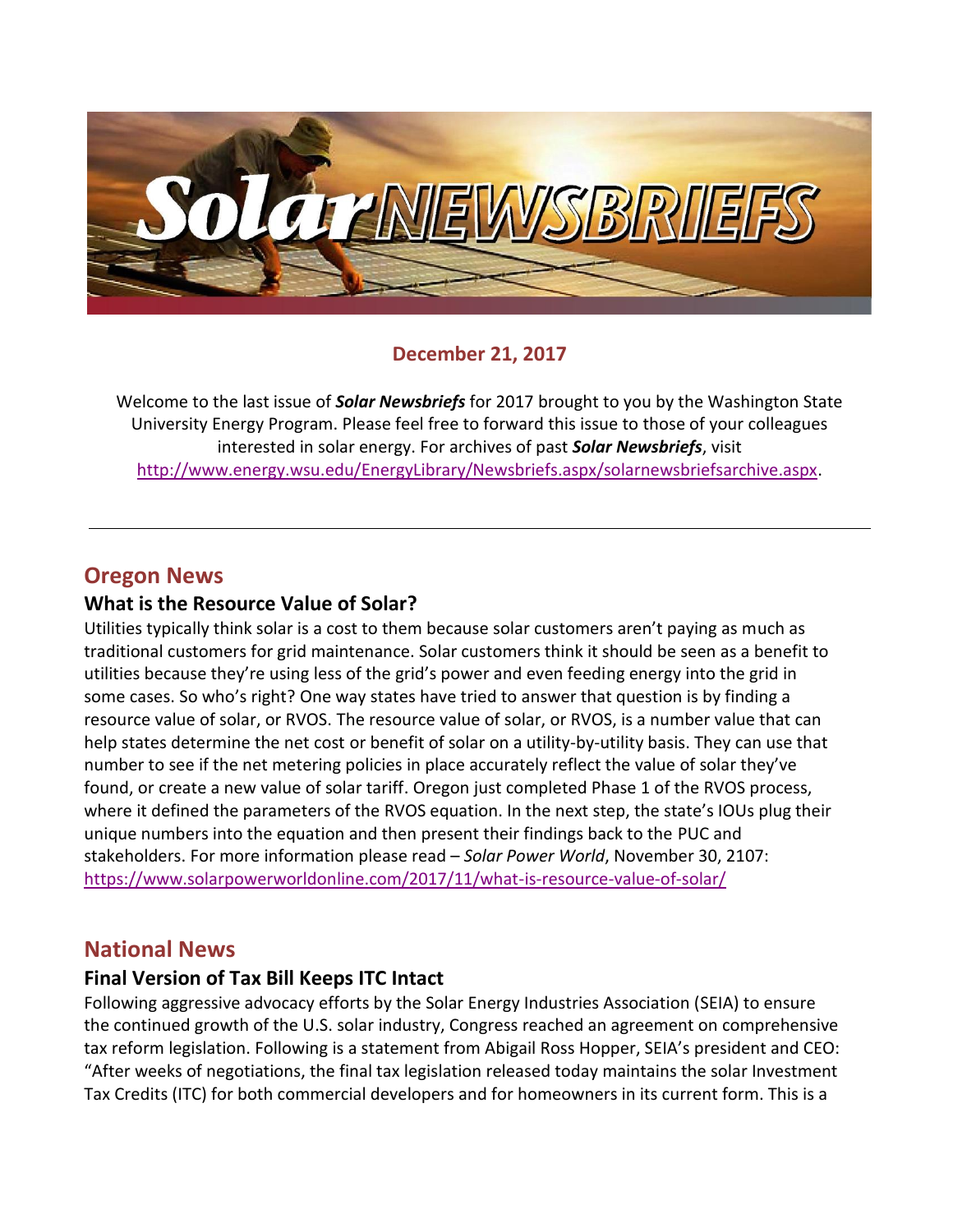great victory for the solar industry and its 260,000 American workers and we commend our bipartisan solar champions in Congress for their diligent efforts to maintain solar's critical role in America's economy — *Solar Novus Today*, December 18, 2017. [http://solarnovus.com/final-version-of-tax-bill-keeps-itc-intact\\_N11329.html](http://solarnovus.com/final-version-of-tax-bill-keeps-itc-intact_N11329.html)

#### **Dozens of U.S. Mayors Declare Support for Solar**

Dozens of U.S. mayors from across the country have signaled their public support for solar energy to power their communities. A [statement](https://environmentamerica.org/resources/ame/mayors-solar-energy) released Tuesday by advocacy group [Environment](https://environmentamerica.org/news/ame/70-us-mayors-embrace-solar-and-call-strong-policies)  [America](https://environmentamerica.org/news/ame/70-us-mayors-embrace-solar-and-call-strong-policies) includes signatures from city mayors and local officials ranging from South Miami, Fla., to Traverse City, Mich., who agree on the need to tap into clean energy from the sun — See *Solar Industry*, December 13, 2017.

[https://solarindustrymag.com/dozens-u-s-mayors-declare-support](https://solarindustrymag.com/dozens-u-s-mayors-declare-support-solar?utm_term=0_5eaa0aab62-263a61ef2f-%20)[solar?utm\\_term=0\\_5eaa0aab62-263a61ef2f-](https://solarindustrymag.com/dozens-u-s-mayors-declare-support-solar?utm_term=0_5eaa0aab62-263a61ef2f-%20)

## **Technological Innovations**

#### **Dramatic Breakthroughs in Solar**

Recently, there have been advances in solar energy that will help further the public use of photovoltaic (PV) solar reconciliation at cost parity with fossil fuels as a viable source of energy to power the door. A key development that will allow the widespread use of solar energy is the production of cells using cheaper and readily available materials. Silicon has always been the preferred PV material, but cadmium telluride, copper and selenium (including materials) is now also used to produce solar cells. These materials are used to produce cells highly cost effective, easy. Read the full article at *Latest Solar News*, December 20, 2017:

<https://latestsolarnews.com/dramatic-breakthroughs-in-solar-energy/>

# **Solar Industry Workforce**

### **New Research: Study Provides Baseline Insights on solar Industry Workforce Diversity**

New research released by The Solar Foundation in partnership with the Solar Energy Industries Association's Women's Empowerment Committee reveals that the 260,000-worker-strong U.S. solar energy workforce is more diverse than similar American industries, but still needs to make progress in order to ensure fairness and equality for its employees. The 2017 U.S. Solar Industry Diversity Study provides statistically significant evidence for what has long been casually observed, proving that women and people of color face significant hurdles to accessing the equal pay and senior positions of their white male counterparts, with women of color being affected the most – Read article and access the full report on the Solar Foundation's website at:

[https://www.thesolarfoundation.org/new-research-study-provides-baseline-insights-solar](https://www.thesolarfoundation.org/new-research-study-provides-baseline-insights-solar-industry-workforce-diversity/)[industry-workforce-diversity/](https://www.thesolarfoundation.org/new-research-study-provides-baseline-insights-solar-industry-workforce-diversity/)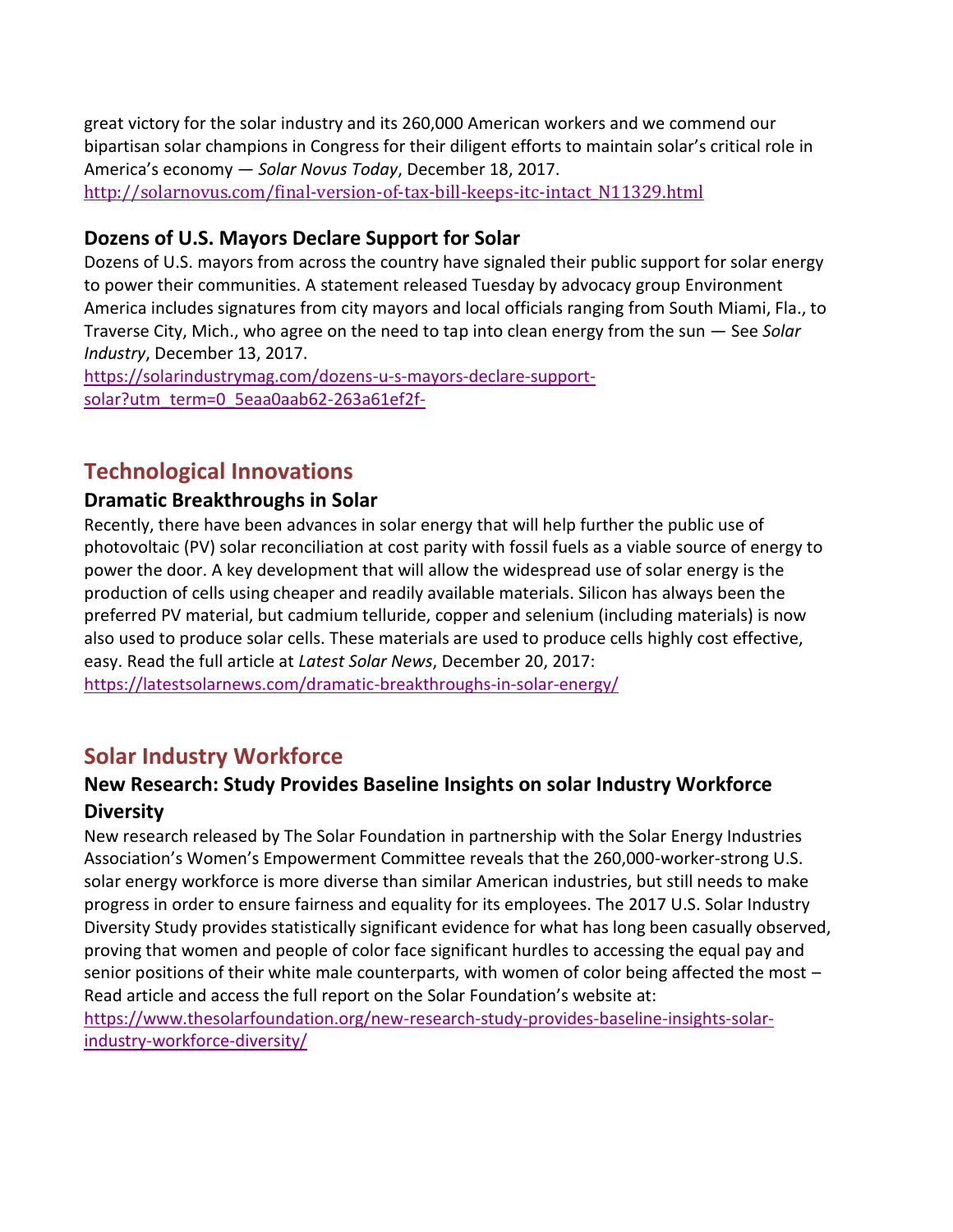## **Reports**

### **Access for All: Pathways to Expand Solar Options to Renters and Multifamily Households in Seattle**

Developed in partnership with Spark Northwest and the Center for Sustainable Energy, IREC's guide outlines two potential pathways to enable greater solar access for renters and multifamily residents and LMI communities in Seattle: (1) on-site shared solar, via an arrangement that allows energy generation credits from a single solar system to be shared virtually among multiple tenant accounts; and (2) off-site/remote shared solar, which allows multiple dispersed customers to share the economic benefits of a single renewable energy system and receive credits on their utility bills for the electricity generated by that common system. The guide highlights the necessary elements and key stakeholders for each. Check the guide on the IREC's website:

[http://www.irecusa.org/publications/access-for-all-pathways-to-expand-solar-options-to-renters](http://www.irecusa.org/publications/access-for-all-pathways-to-expand-solar-options-to-renters-and-multifamily-households-in-seattle/)[and-multifamily-households-in-seattle/](http://www.irecusa.org/publications/access-for-all-pathways-to-expand-solar-options-to-renters-and-multifamily-households-in-seattle/)

#### **Consumer Protection for Community Solar: A Guide for States**

This guide discusses consumer protection issues that may arise in community solar projects for residential consumers, and the role states can play in ensuring appropriate consumer protections. Download the report available at the Clean Energy States Alliance website: <https://www.cesa.org/assets/2017-Files/Consumer-Protection-for-Community-Solar.pdf>

### **Environmental Justice**

#### **Just Energy Policies and Practices Action Toolkit**

The National Association for the Advancement of Colored People (NAACP) released a [Just Energy](http://click.icptrack.com/icp/relay.php?r=98026810&msgid=463962&act=KF2U&c=1164501&destination=http%3A%2F%2Fwww.naacp.org%2Fclimate-justice-resources%2Fjust-energy%2F)  [Policies and Practices Action Toolkit.](http://click.icptrack.com/icp/relay.php?r=98026810&msgid=463962&act=KF2U&c=1164501&destination=http%3A%2F%2Fwww.naacp.org%2Fclimate-justice-resources%2Fjust-energy%2F) The toolkit contains modules to help guide individuals and communities move towards an energy economy that is sustainable, equitable, and just for all its members. It includes a section on how to pass net metering, distributed generation and community shared renewable energy policies, a fact sheet on advancing equity, inclusion, and leadership in the solar industry, and a fact sheet on solar consumer protection. See the Action Toolkit: <http://www.naacp.org/climate-justice-resources/just-energy/>

#### **Just Energy Policies: Model Energy Policies Guide**

The above toolkit is designed to operate in conjunction with the NAACP's [Just Energy Policies:](http://click.icptrack.com/icp/relay.php?r=98026810&msgid=463962&act=KF2U&c=1164501&destination=http%3A%2F%2Fwww.naacp.org%2Fwp-content%2Fuploads%2F2014%2F03%2FJust-Energy-Policies_Model-Energy-Policies-Guide_NAACP.pdf)  [Model Energy Policies Guide,](http://click.icptrack.com/icp/relay.php?r=98026810&msgid=463962&act=KF2U&c=1164501&destination=http%3A%2F%2Fwww.naacp.org%2Fwp-content%2Fuploads%2F2014%2F03%2FJust-Energy-Policies_Model-Energy-Policies-Guide_NAACP.pdf) which contains specific information for people wanting to change policy, published last March and available at:

[http://www.naacp.org/wp-content/uploads/2014/03/Just-Energy-Policies\\_Model-Energy-Policies-](http://www.naacp.org/wp-content/uploads/2014/03/Just-Energy-Policies_Model-Energy-Policies-Guide_NAACP.pdf)[Guide\\_NAACP.pdf](http://www.naacp.org/wp-content/uploads/2014/03/Just-Energy-Policies_Model-Energy-Policies-Guide_NAACP.pdf)

## **Technological Innovations**

**Less Guesswork with New Analysis Tool for PV + Storage**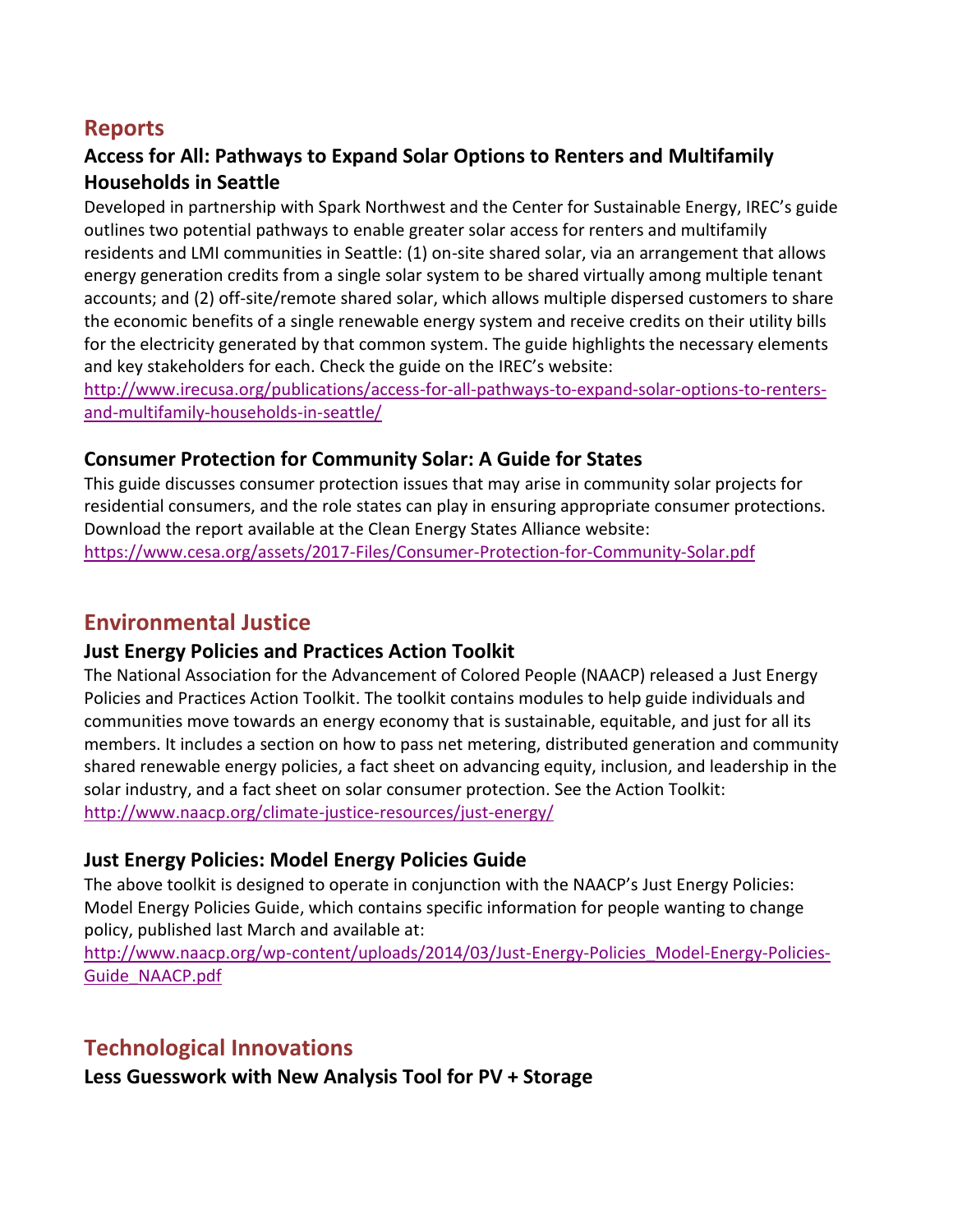Using NREL's new [REopt Lite web tool,](https://reopt.nrel.gov/tool) commercial building owners can evaluate the economic feasibility of grid-connected solar photovoltaics (PV) on their buildings. The web tool identifies both the optimal PV and battery system sizes as well as the dispatch strategy to minimize the life-cycle cost of energy. REopt Lite also estimates the amount of time that a PV and battery system can sustain the site's critical load during a grid outage. REopt Lite is based on the more comprehensive (and complicated) REopt model that NREL uses to conduct project feasibility analysis for federal agencies, military installations, businesses, and communities. In 2018, NREL plans to expand REopt Lite, adding additional capabilities for resiliency analysis and providing access to the model via an application programming interface. See NREL at:

<https://reopt.nrel.gov/tool>

### **Webinars**

# **Using Weatherization Assistance Program (WAP) Funds for Low-Income Solar**

*Thursday, January 11, 1-2 pm ET*

Traditionally, the Weatherization Assistance Program (WAP) focused on increasing energy efficiency for low-income households. As solar costs have declined, interest in using WAP funds for low-income solar deployment has increased. On this webinar, Joshua Olsen from the U.S. Department of Energy will discuss the federal approval process for a state to integrate solar into WAP. This approval process includes demonstrating the effectiveness of solar in generating savings. Monisha Shah, an Energy Analyst at the National Renewable Energy Laboratory (NREL), will present a state-specific tool NREL developed to demonstrate the effectiveness of solar in generating savings. For more information and to register:

<https://www.cesa.org/webinars/using-wap-funds-for-low-income-solar/?date=2018-01-11>

#### **Using Low Income Home Energy Assistance Program (LIHEAP) Funds for Low-Income Solar**

#### *Tuesday, January 16, 1-2 pm ET*

The Low-Income Home Energy Assistance Program (LIHEAP) assists low-income families with their home energy bills. LIHEAP serves as an emergency bill assistance service, but state LIHEAP administrators have flexibility to use some program funds to reduce long-term dependence on energy assistance. Some argue that these LIHEAP funds should be used for low-income solar. This webinar will feature Jason Edens, the Director of the Rural Renewable Energy Alliance, which is exploring models for using LIHEAP funds for low-income participation in community solar projects. It will also feature the Maryland Office of Home Energy Programs Director Bill Freeman, who has extensive experience with solar and energy assistance programs. For more information and to register:

<https://www.cesa.org/webinars/using-liheap-funds-for-low-income-solar/?date=2018-01-16>

# **Follow-Up Discussion: Using Federal Low-Income Energy Assistance Programs for Solar**

*Thursday, January 25, 1-2 pm ET*